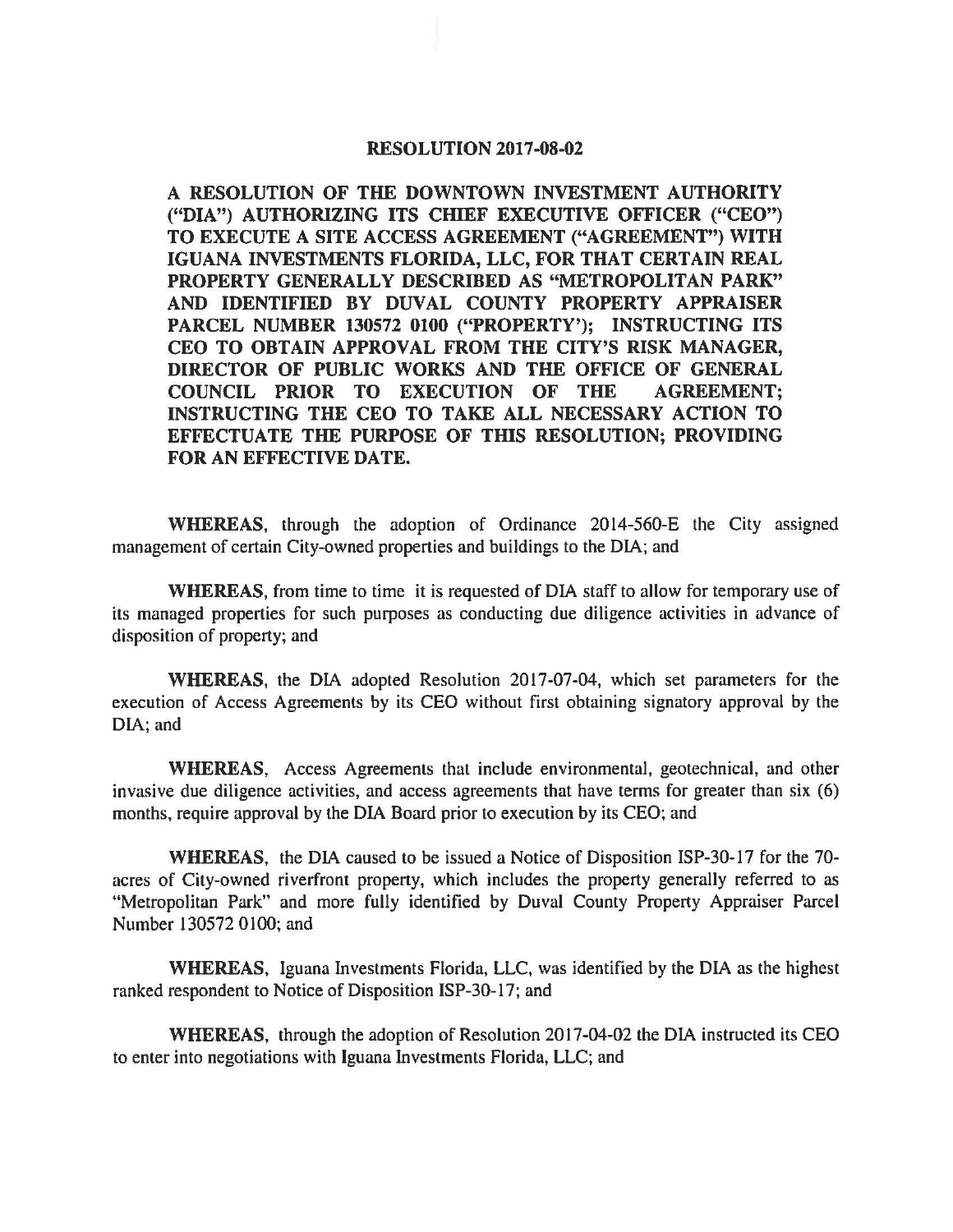## RESOLUTION 2017-08-02 PAGE2OF3

**WHEREAS,** as part of their due diligence, Iguana Investments Florida, LLC, requests access to the Property to conduct environmental testing, NOW THEREFORE

**BE IT RESOLVED,** by the Downtown Investment Authority:

Section 1. The DIA finds that the recitals set forth above are true and correct and are incorporated herein by this reference.

**Section 2.** DIA hereby authorizes the CEO to execute the site access agreement to conditionally grants to Iguana Investments Florida, LLC ("Licensee"), its agents, representatives, employees, consultants, contractors, and subcontractors a limited license for access to enter upon the Property for the sole purpose of performing the testing including but not limited to the installation of groundwater monitoring wells below the ground surface, collection of groundwater samples from the monitoring wells, making of soil borings, taking of soil samples from the borings, the proper abandonment of any monitoring wells, disposal of soil and water generated from the testing (collectively, the "Work"). The Work shall be at no cost to DIA; provided, however, that DIA agrees to discuss and negotiate any reimbursement of such costs at the time the parties negotiate the redevelopment/purchase of the Property.

**Section 3.** The Agreement shall continue for one six-month extension at which time it will expire unless extended in writing by the CEO of the DIA. DIA may terminate this Agreement following material uncured breach of this Agreement by Licensee upon by written notice to Licensee, said termination rights being in addition to any other rights and remedies available to DIA under applicable law or otherwise. DIA may terminate the Agreement for convenience with prior written notice to Licensee, and in such an event the DIA shall pay to Licensee its actual, documented, reasonable direct costs incurred in connection with the performance of the Work and Testing up to the date of termination but not to exceed fifty thousand dollars (\$50,000).

**Section 4.** Prior to execution of an Agreement by the DIA CEO, the CEO shall first obtain approvals of the Agreement by the City's Risk Manager, Director of Public Works and the Office of General Counsel.

**Section 5.** The DIA instructs its CEO to take all necessary action to effectuate the purpose of this Resolution.

**Section 6.** Authorizes the CEO to grant a single 6 month extension of the term of the Agreement.

**Section 7.** Requires the CEO to receive a copy of all reports and final work product which results from this grant of site access

**Section 8.** This Resolution shall become effective on the date it is signed by the Chair of the DIA Board.